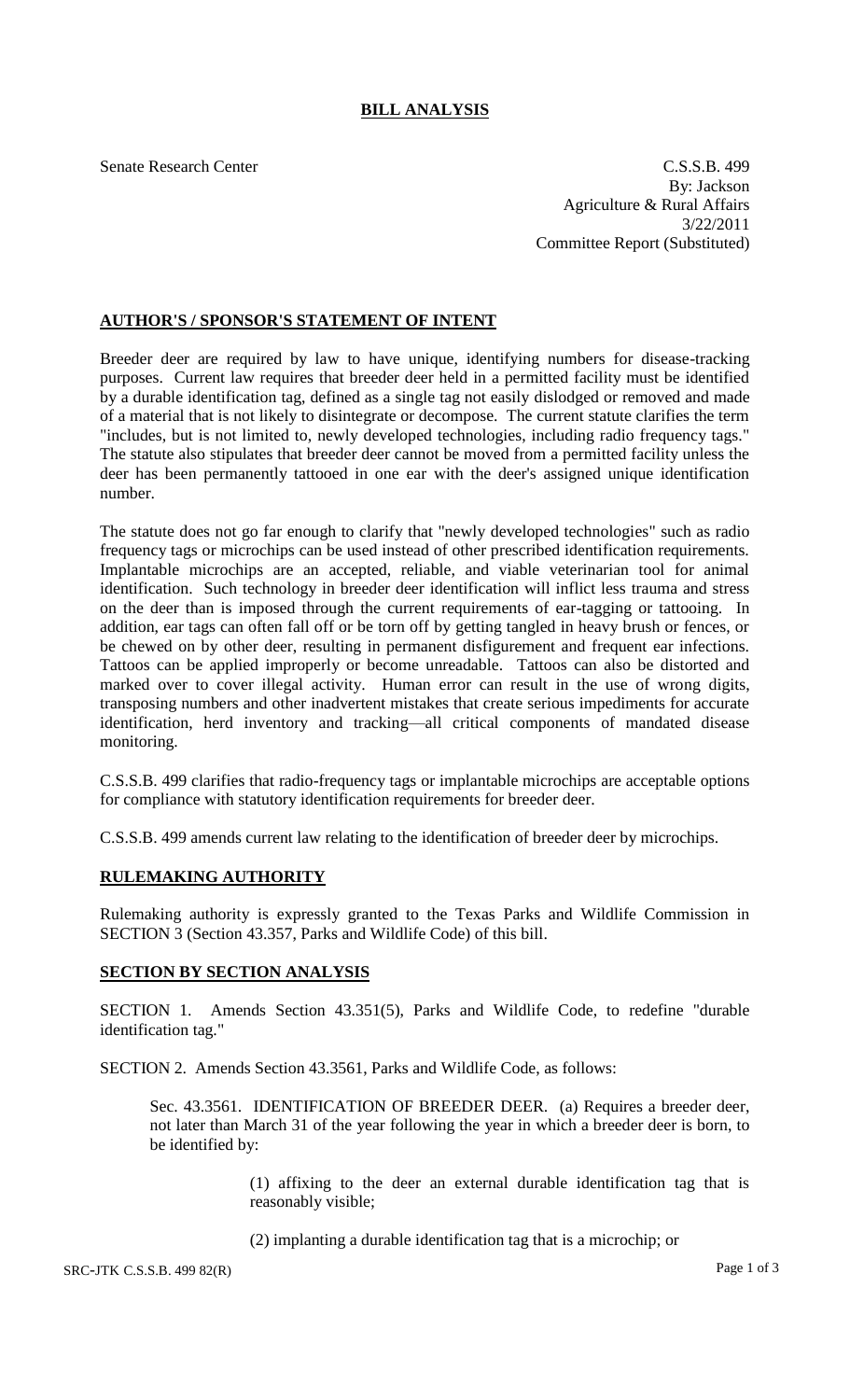(3) affixing or implanting, as appropriate, any other Texas Parks and Wildlife Department (TPWD)-approved durable identification tag, rather than placing on each breeder deer possessed by the deer breeder a single, reasonably visible, durable identification tag, bearing an alphanumeric number of not more than four characters assigned by TPWD to the breeding facility in which the breeder deer was born and unique to that breeder deer.

(b) Creates this subsection from existing text. Provides that a deer breeder is not required to remove the durable identification tag for any purpose but may to remove the tag and replace the tag immediately to meet the requirements of this section.

(c) Redesignates existing Subsection (b) as Subsection (c). Prohibits a person, except as provided by Subsection (e) from removing or knowingly permitting the removal of a breeder deer held in a facility by a permittee under this subchapter unless the breeder deer has been permanently and legibly tattooed in one ear with the unique alphanumeric identifier approved by TPWD, rather than unless the breeder deer has been permanently and legibly tattooed in one ear with the unique identification number assigned to the breeder in lawful possession of the breeder deer and specific to the breeding facility in which the breeder deer was born or initially introduced if from an out of state source.

(d) Redesignates existing subsection (c) as Subsection (d). Prohibits a person, except as provided by Subsection (e), from knowingly accepting or permitting the acceptance of a breeder deer into a facility regulated under this subchapter unless the breeder deer has been permanently and legibly tattooed in one ear with the unique alphanumeric identifier approved by TPWD, rather than the unique identification number assigned to the breeder in lawful possession of the breeder deer and specific to the breeding facility in which the breeder deer was born or initially introduced if from an out of state source.

(e) Authorizes a deer breeder, instead of using a tattoo to identify a breeder deer under Subsection (c) or (d), to identify a deer by using a TPWD-approved microchip implanted under the deer's skin or other TPWD approved identification device.

SECTION 3. Amends Section 43.357(b), Parks and Wildlife Code, as follows:

(b) Authorizes the Texas Parks and Wildlife Commission (commission) to make regulations governing:

(1) the possession of breeder deer held under the authority of this subchapter;

(2) the recapture of lawfully possessed breeder deer that have escaped from the facility of a deer breeder;

(3) permit applications and fees;

(4) reporting requirements;

(5) procedures and requirements for the purchase, transfer, sale, or shipment of breeder deer;

(6) the endorsement of a deer breeder facility by a certified wildlife biologist;

(7) the number of breeder deer that a deer breeder is authorized to possess;

(8) the dates for which a deer breeder permit is valid;